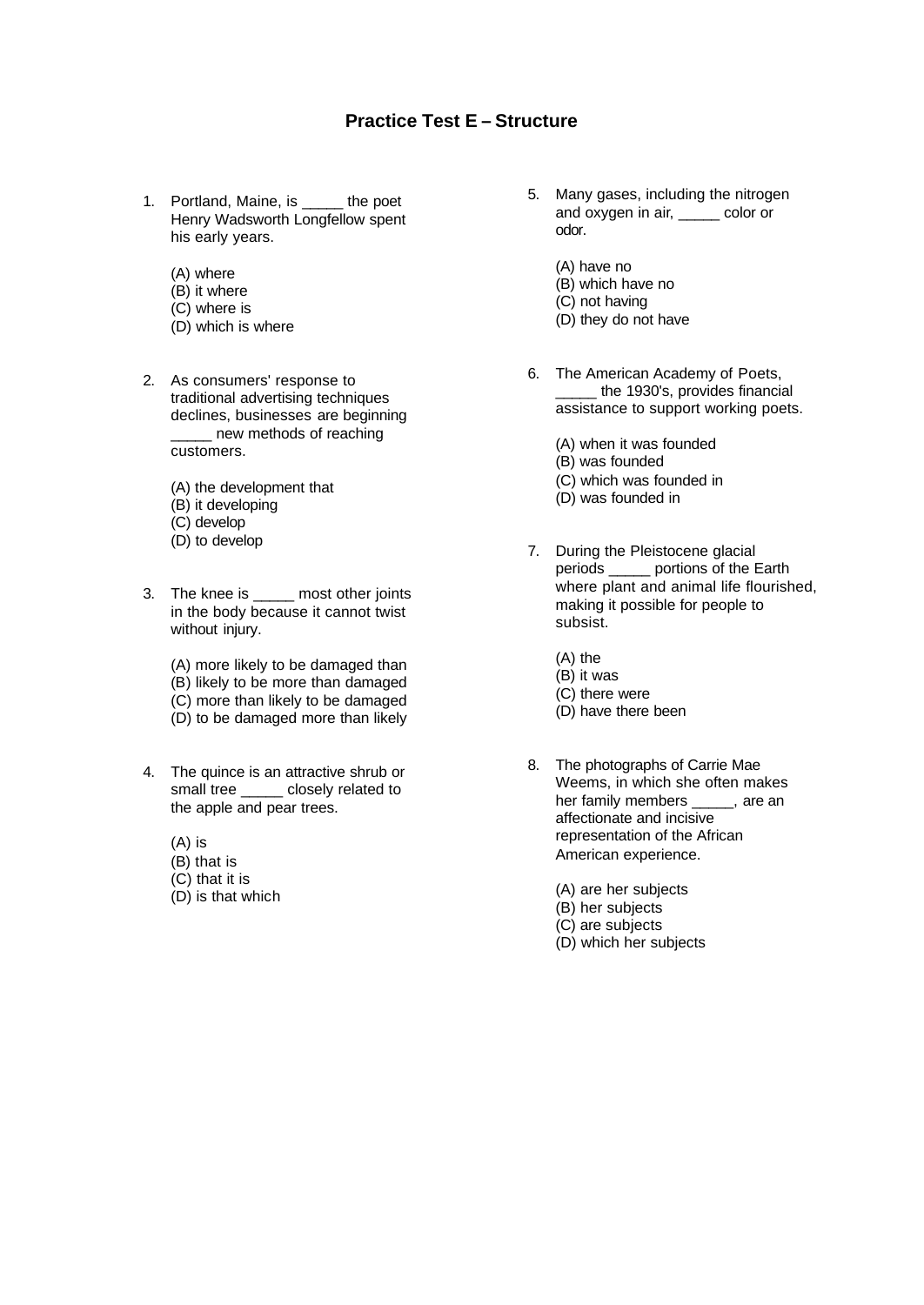- 9. Hubble's law states that the greater the distance between any two galaxies, \_\_\_\_\_ is their relative speed of separation.
	- (A) the greatest
	- (B) the greater
	- (C) greater than
	- (D) as great as
- 10. The onion is characterized by an edible bulb composed of leaves rich in sugar and a pungent oil, \_\_\_\_\_ the vegetable's strong taste.
	- (A) which the source of
	- (B) that the source is
	- (C) the source of
	- (D) of the source is
- 11. A regional writer with a gift for dialect, **LECT** her fiction with the eccentric, comic, but vital inhabitants of rural Mississippi.
	- (A) and Eudora Welty is peopling
	- (B) Eudora Welty peoples
	- (C) because Eudora Welty peoples
	- (D) Eudora Welty, to people
- 12. Relative humidity is the amount of water vapor the air contains at a certain temperature \_\_\_\_\_ with the amount it could hold at that temperature.
	- (A) to compare
	- (B) compared
	- (C) comparing
	- (D) compares
- 13. Scientists believe the first inhabitants of the Americas arrived by crossing the land bridge that connected Siberia and \_\_\_\_\_ more than I 0,000 years ago.
	- (A) this is Alaska now
	- (B) Alaska is now
	- (C) is now Alaska
	- (D) what is now Alaska
- 14. Fibers of hair and wool are not continuous and must normally be spun into thread \_\_\_\_\_ woven into textile fabrics.
	- (A) as are they
	- (B) when to be
	- (C) that they are
	- (D) If they are to be
- 15. Margaret Brent, because of her skill in managing estates, became largest landholders in colonial Maryland.
	- (A) what the
	- (B) one of the
	- (C) who the
	- (D) the one that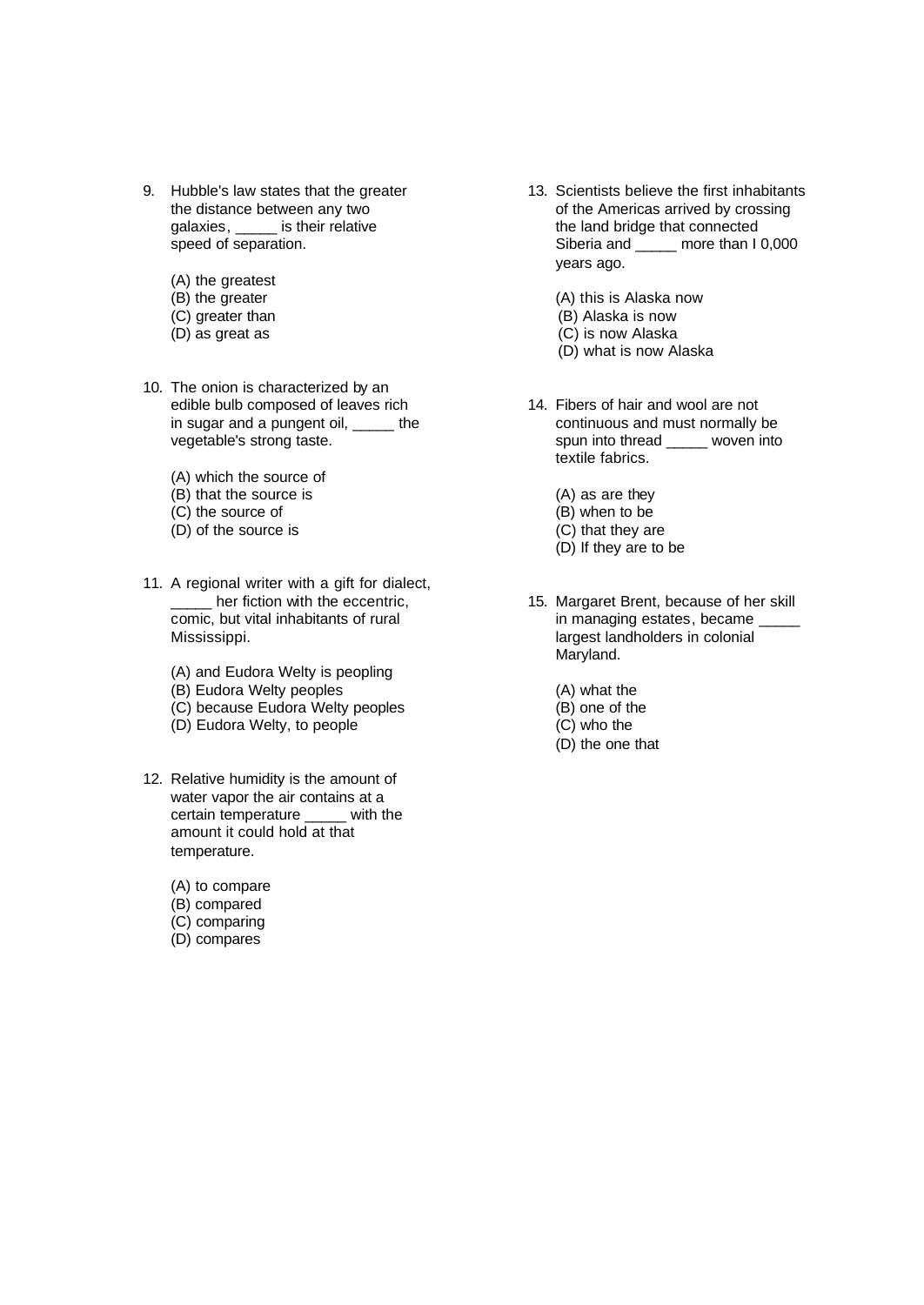## **Practice Test E – Written Expression**

- 16. The Armory Show, held in New York in 1913, was a important exhibition of modern European art.
- 17. Ripe fruit is often stored in a place who contains much carbon dioxide so that the fruit will not decay too rapidly.
- 18. In 1852 Massachusetts passed a law requiring all children from four to eighteen years of old to attend school.
- 19. The main purpose of classifying animals is to show the most probable evolutionary relationship of the different species to each another.
- 20. Matthew C. Perry, a United States naval commander, gained fame not in war and through diplomacy
- 21. One of the most impressive collections of nineteenth-century European paintings in the United States can be found to the Philadelphia Museum of Art.
- 22. Three of every four migrating water birds in North America visits the Gulf of Mexico's winter wetlands.
- 23. Charleston, West Virginia, was named for Charles Clendenin who son George acquired land at the junction of tile Elk and Kanawha rivers in 1787.
- 24. Financier Andrew Mellon donated most of his magnificent art collection to the National Gallery of Art, where it is now locating.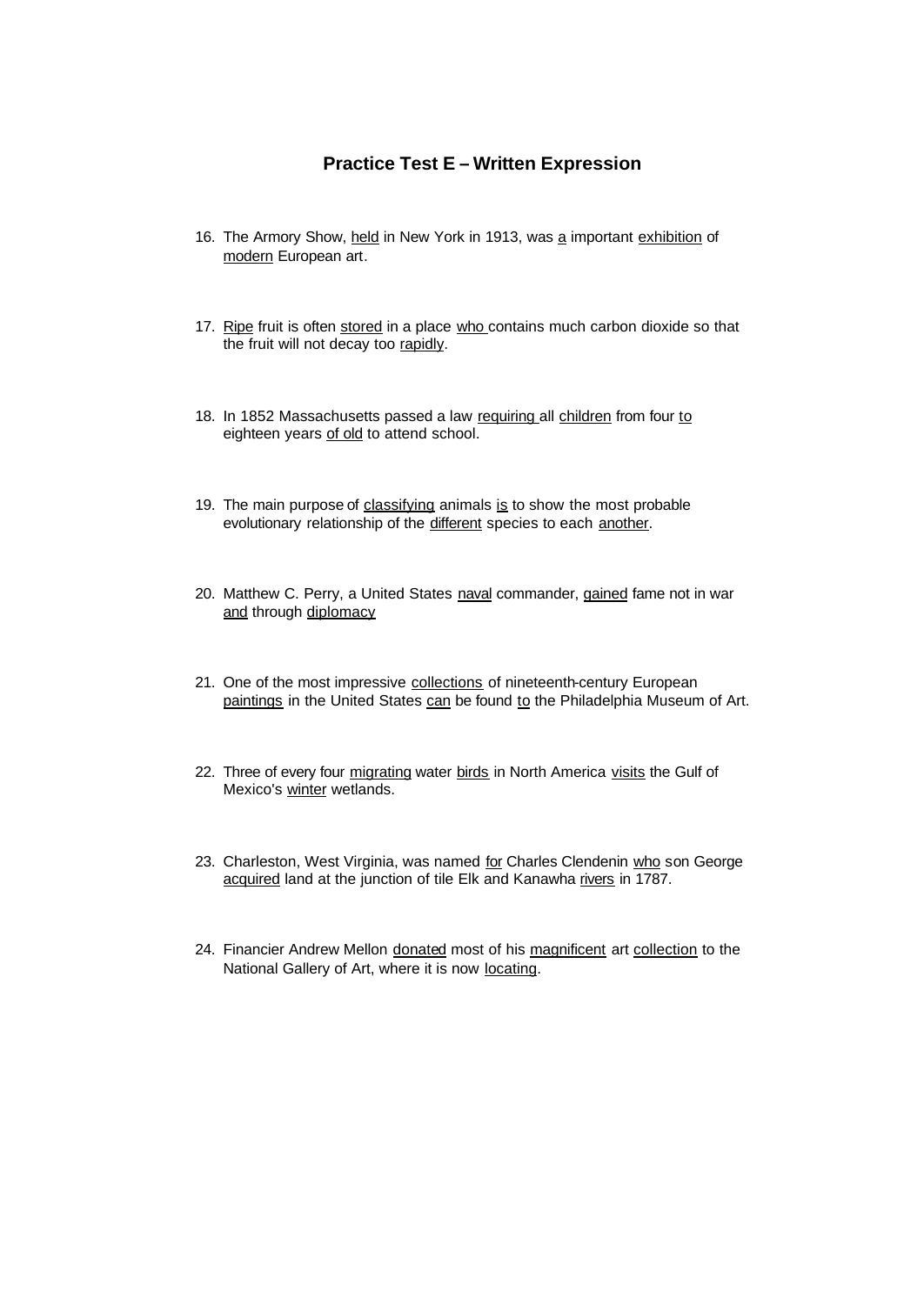- 25. Soil temperatures in Death Valley, California, near the Nevada border, have been known to reach 90 of degrees Celsius.
- 26. When the Sun, Moon, and Earth are alignment and the Moon crosses the Earth's orbital plane, a solar eclipse occurs.
- 27. Mary Cassatt's paintings of mothers and children are known for its fine linear rhythm, simple modelings, and harmonies of clear color.
- 28. Plants synthesize carbohydrates from water and carbon dioxide with the aid of energy is derived from sunlight.
- 29. The best American popular music balances a powerful emotions of youth with tenderness, grace, and wit.
- 30. In the nineteenth century, women used quilts to inscribe their responses to social, economic, and politics issues.
- 31. Fossils in 500-inillion-year-old rocks demonstrate that life forms in the Cambrian period were mostly marine animals capability of secreting calcium to form shells.
- 32. Rainbows in the shape of complete circles are sometimes seen from airplanes because they are not cutting off by the horizon.
- 33. Hot at the equator causes the air to expand, rise, and flow toward the poles.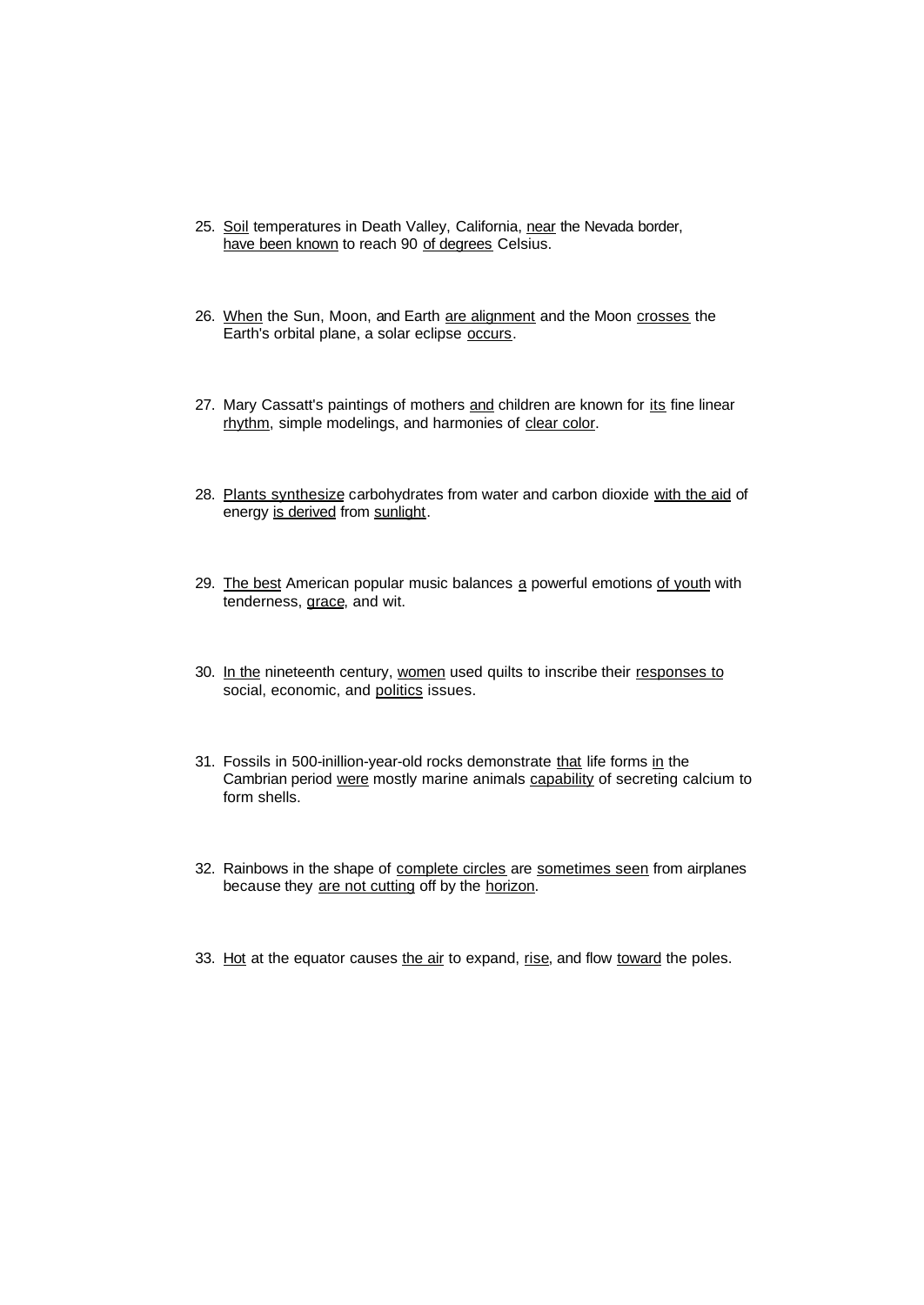- 34. Although research has been ongoing since 1930, the existence of ESP perception and communication without the use of sight, hear, taste, touch, or smell – is still disputed.
- 35. As many as 50 percent of the income from motion pictures produced in the United States comes from marketing the films abroad.
- 36. Sleep is controlled by the brain and associated by characteristic breathing rhythms.
- 37. The walls around the city of Quebec, which was originally a fort military, still stand, making Quebec the only walled city in North America.
- 38. The manufacture of automobile was extremely expensive until assembly-line techniques made them cheaper to produce
- 39. The ballad is characterized by informal diction, by a narrative largely dependent on action and dialogue, by thematic intense, and by stress on repetition.
- 40. Eleanor Roosevelt set the standard against which the wives of all United States Presidents since have evaluated.